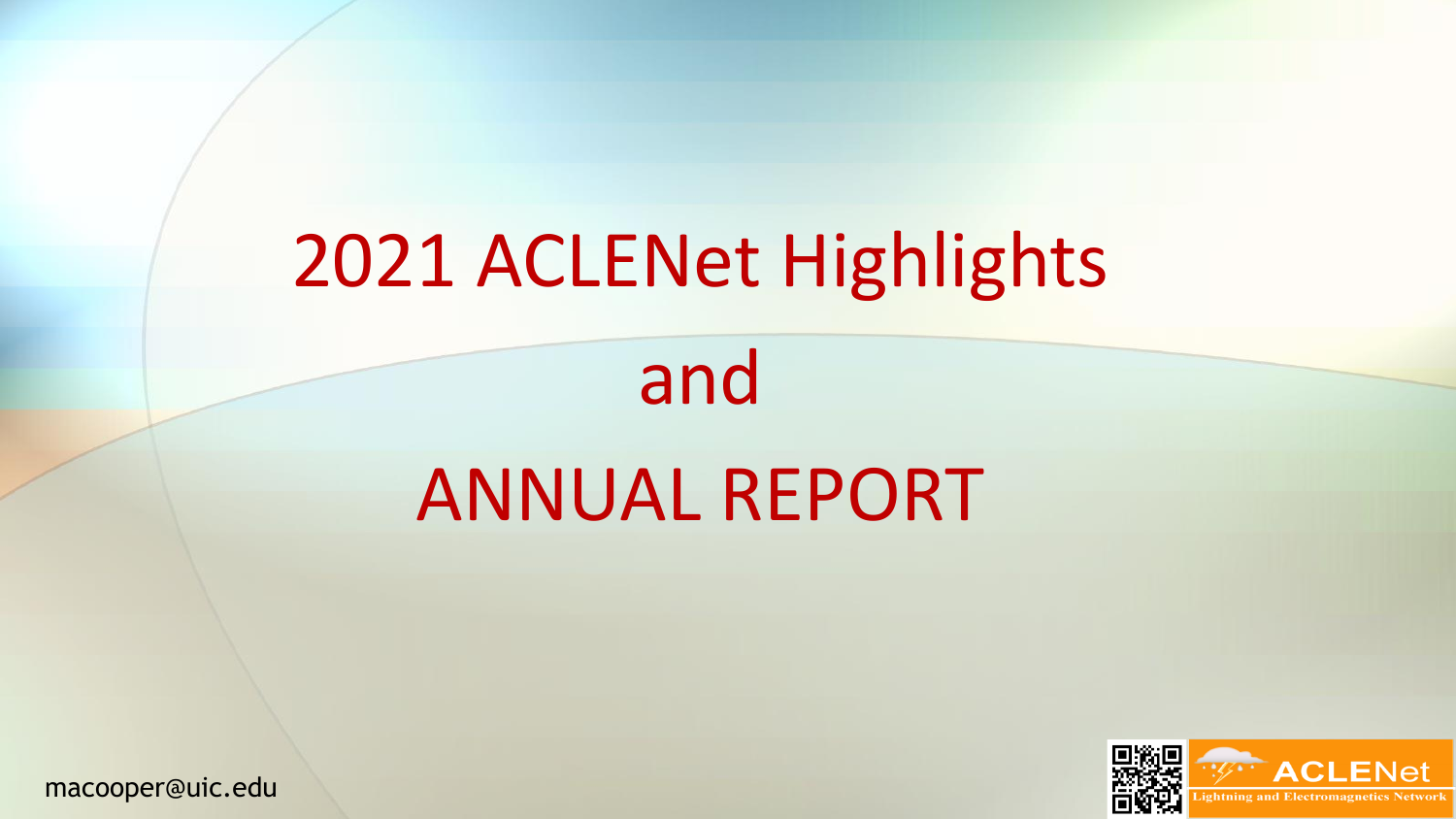## **Lightning Safety Goes Global**

ACLENet led multiple international lightning safety conferences

These commemorated International Lightning Safety Day on 28 June 2021

Participants from 38 countries and 15 time zones were active online

This was the tenth anniversary of the 2011 Runyanya school disaster

In this Uganda event, 18 children were killed and 38 hospitalized

This disaster catalyzed the formation of ACLENet



*Since 2014, lightning safety advocacy programs have grown from two to more than ten around the world!*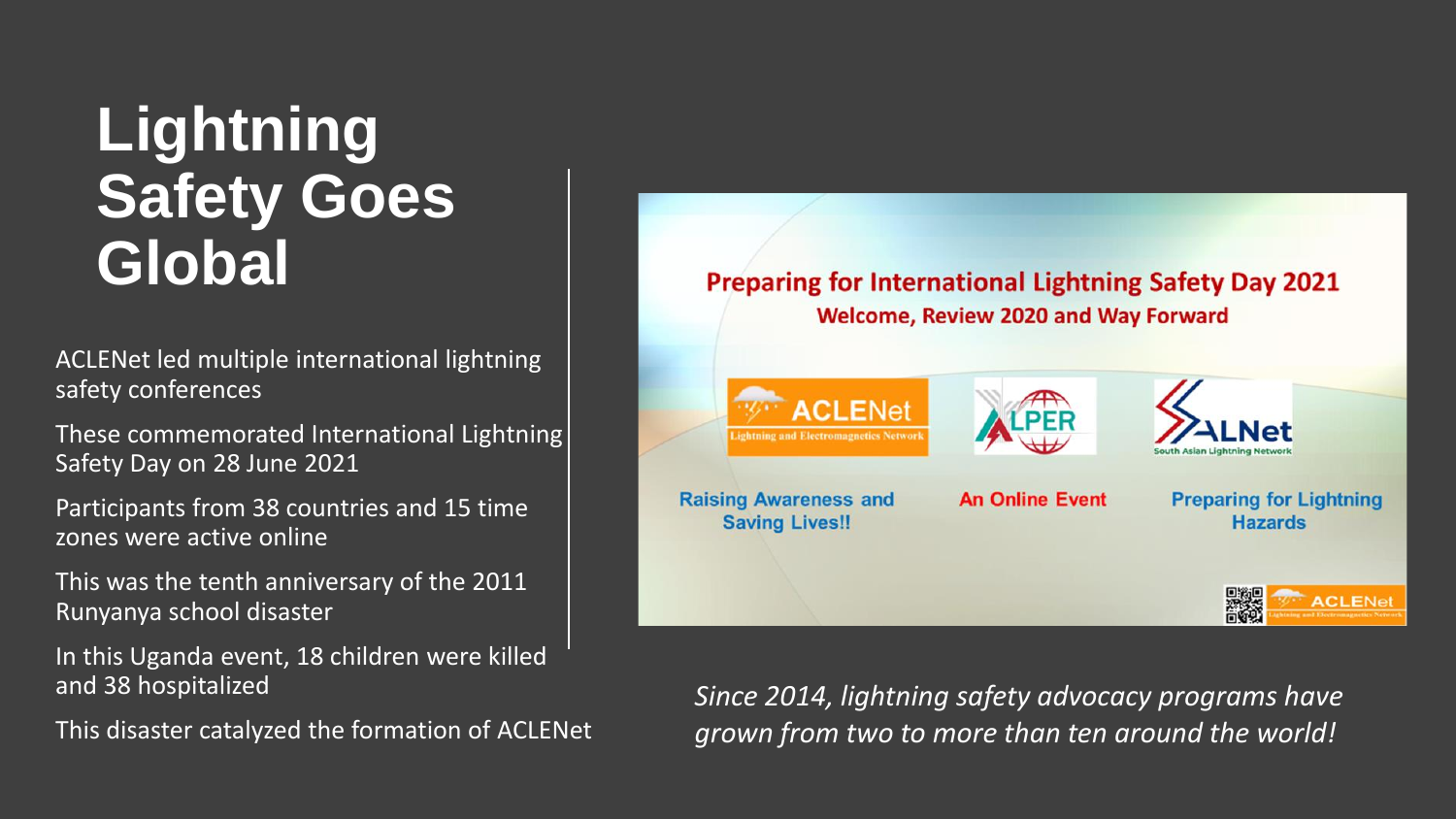### ACLENet Board of Directors Expanded

The Board of Directors was expanded to guide the growth of ACLENet Individuals who support ACLENet are taking the lead in

--fundraising

--developing educational materials for schools, teachers, and staff

--newsletter redesign

--working with Uganda government

--financial management and policies, and other areas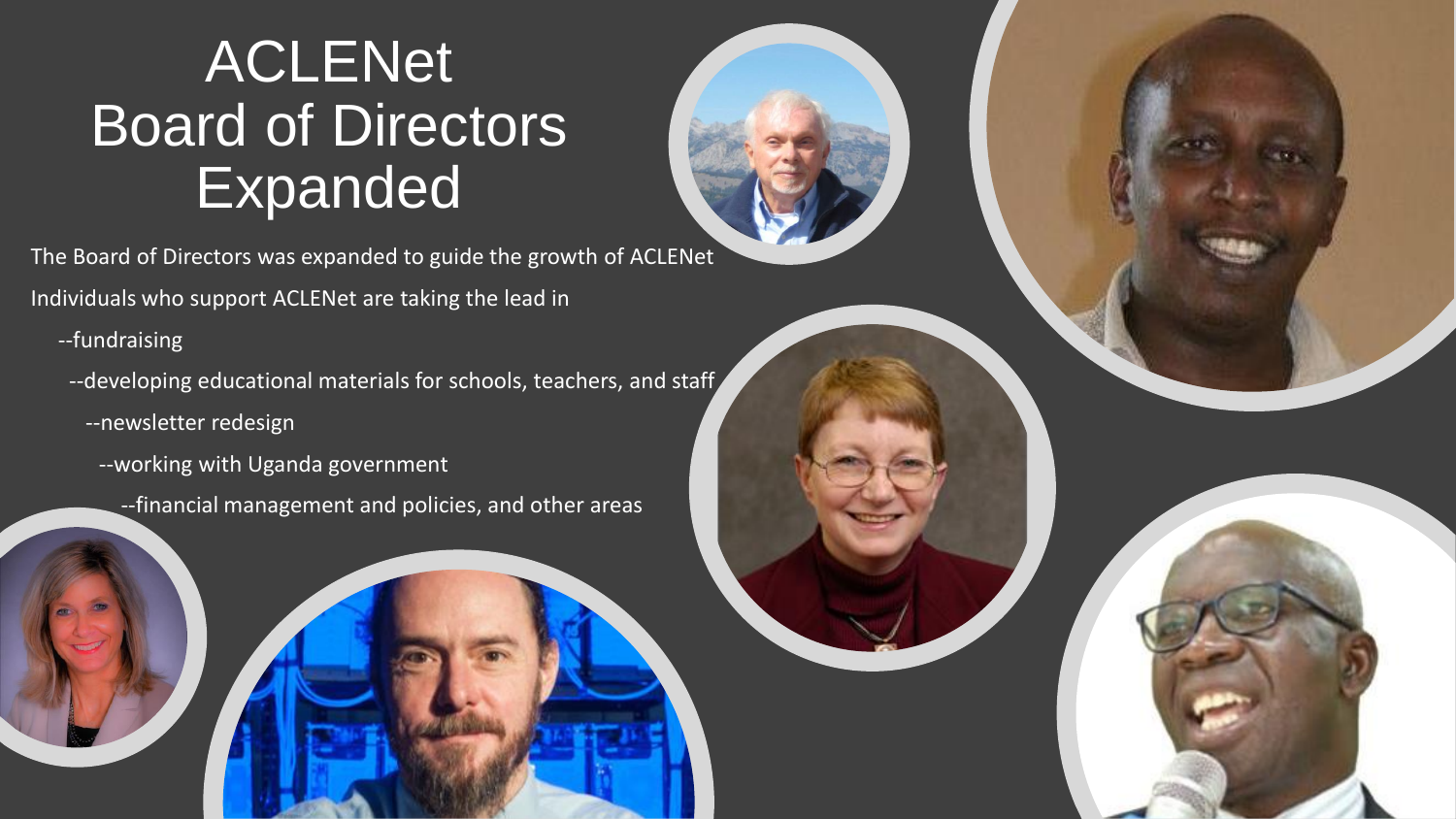Polytech and Engineers without Borders Fund Mongoyo School Protection

Polytech and Engineers without Borders in Denmark funded the protection of an entire school complex

This school in northeast Uganda had three children killed and dozens injured by lightning in 2021

ACLENet's Lightning Protection Working Group designed the system

- Phase 1 completed in 2021
- Phases 2 and 3 to be completed in 2022



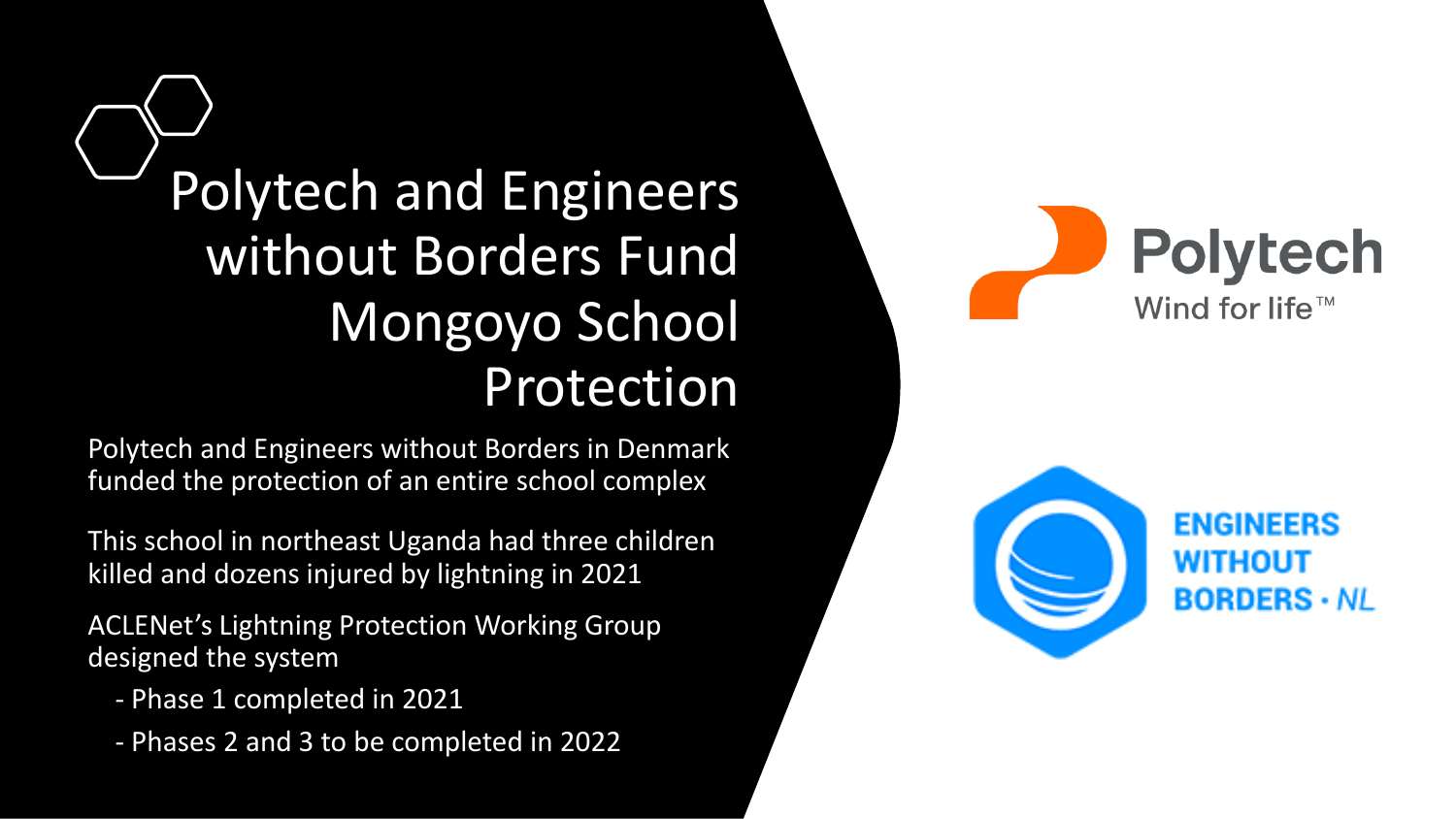#### Two Mass Casualty Incidents Reported on to Uganda Government

ACLENet reported on the investigations of incidents at Mongoyo and Arua schools at seminars with primary and secondary school officials from Uganda

The Honorable Hilary Onek, Minister for Disaster Preparedness with the Government of Uganda attended these reports



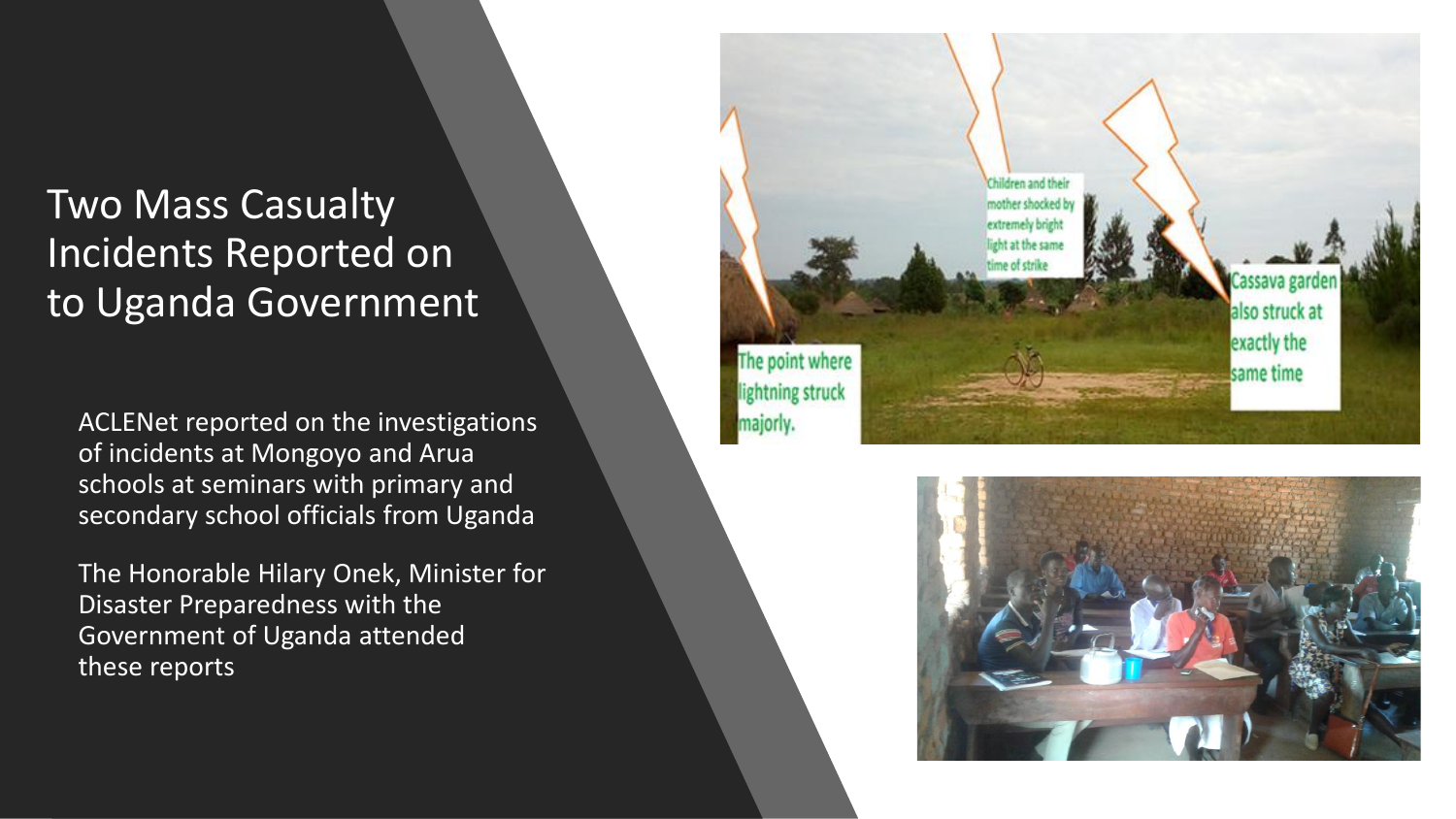

**Public Service Announcement Broadcast in Luganda Language Funded by Rotary Club in Netherlands** In 2020, a short Public Service [Announcement with basic lightn](https://www.youtube.com/watch?v=aj4iifLdI7E)ing information (PSA) was broadcast in English

In 2021, [it was translated into Luganda](https://www.youtube.com/watch?v=v-UfxvG90Ng) and broadcast to the rural population. Luganda is the most widely spoken indigenous language in Uganda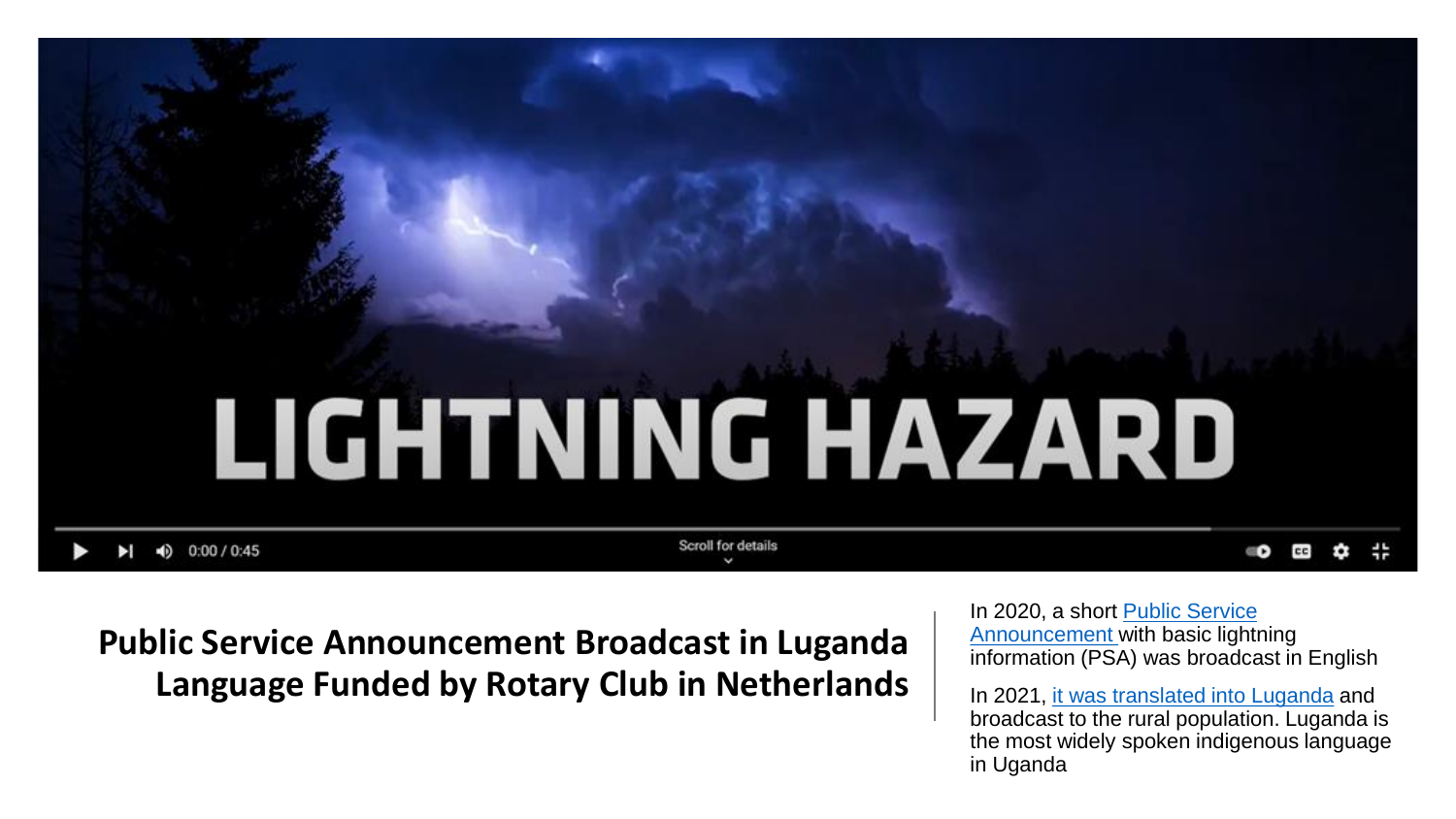Fundraising Videos and Testimonials -

Use links to learn why these donors support ACLENet

Their endorsements increased donations to **175%!**

[Walt Lyons, PhD](https://www.youtube.com/watch?v=4hzERmKIs9A), Past President of the American Meteorological Society

[Barbara Wolters, R](https://www.youtube.com/watch?v=eMMT8t6ugbg)etired teacher, lightning survivor

[Marvin Wayne, MD](https://www.youtube.com/watch?v=NB0UwYfwPE4), Emergency physician

[Ronald L. Holle](https://www.youtube.com/watch?v=UrwKwsSgGAg), meteorologist, ACLENet Board member, lightning researcher

[Rick O'Keefe](https://mailchi.mp/96a80bdf6a63/rick-okeefe-lightning-protection-expert-tells-why-he-supports-aclenet), Moderator of the Power Quality / Lightning Protection Listserv with over 3000 members worldwide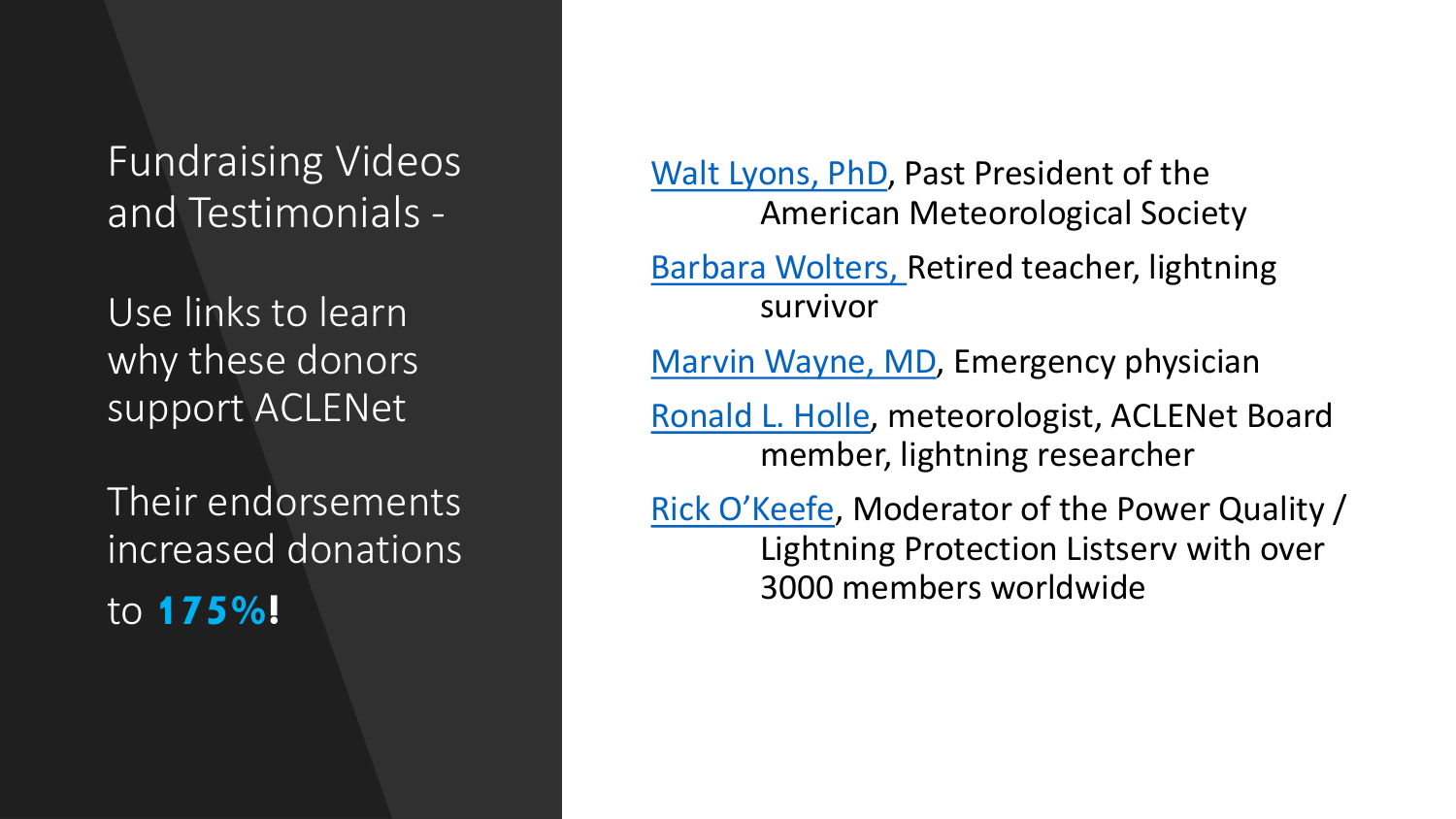

## Donor Analysis 2016-21







New Donors **Common Repeat Donors Common Post Donors**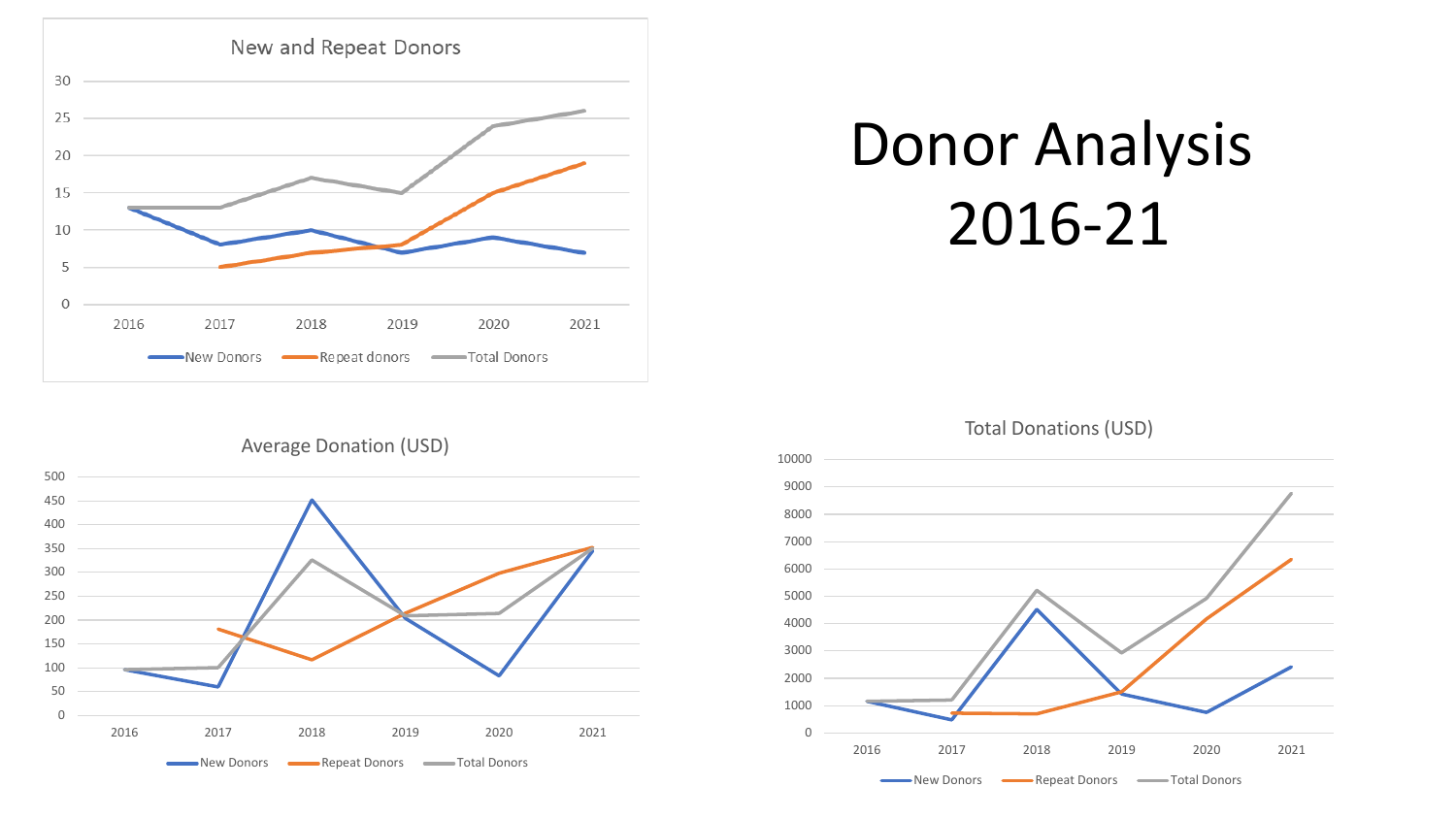### Income and Expenses - 2021

| Income                    |        | <b>Expenses</b>          |        |
|---------------------------|--------|--------------------------|--------|
| <b>Individual Donors</b>  | 8,763  | Administration           | 7,508  |
| Anonymous                 | 10,000 | <b>Fundraising</b>       | 6,412  |
| Grants / Contracts        |        | Programs                 |        |
| Leuthold Family           | 20,000 | <b>School Protection</b> | 36,535 |
| <b>Netherlands Rotary</b> | 1,000  | <b>Public Education</b>  | 6,170  |
| Polytech LP               | 21,074 | Research                 | 1,200  |
|                           |        |                          |        |

Total \$60,837

Total \$57,865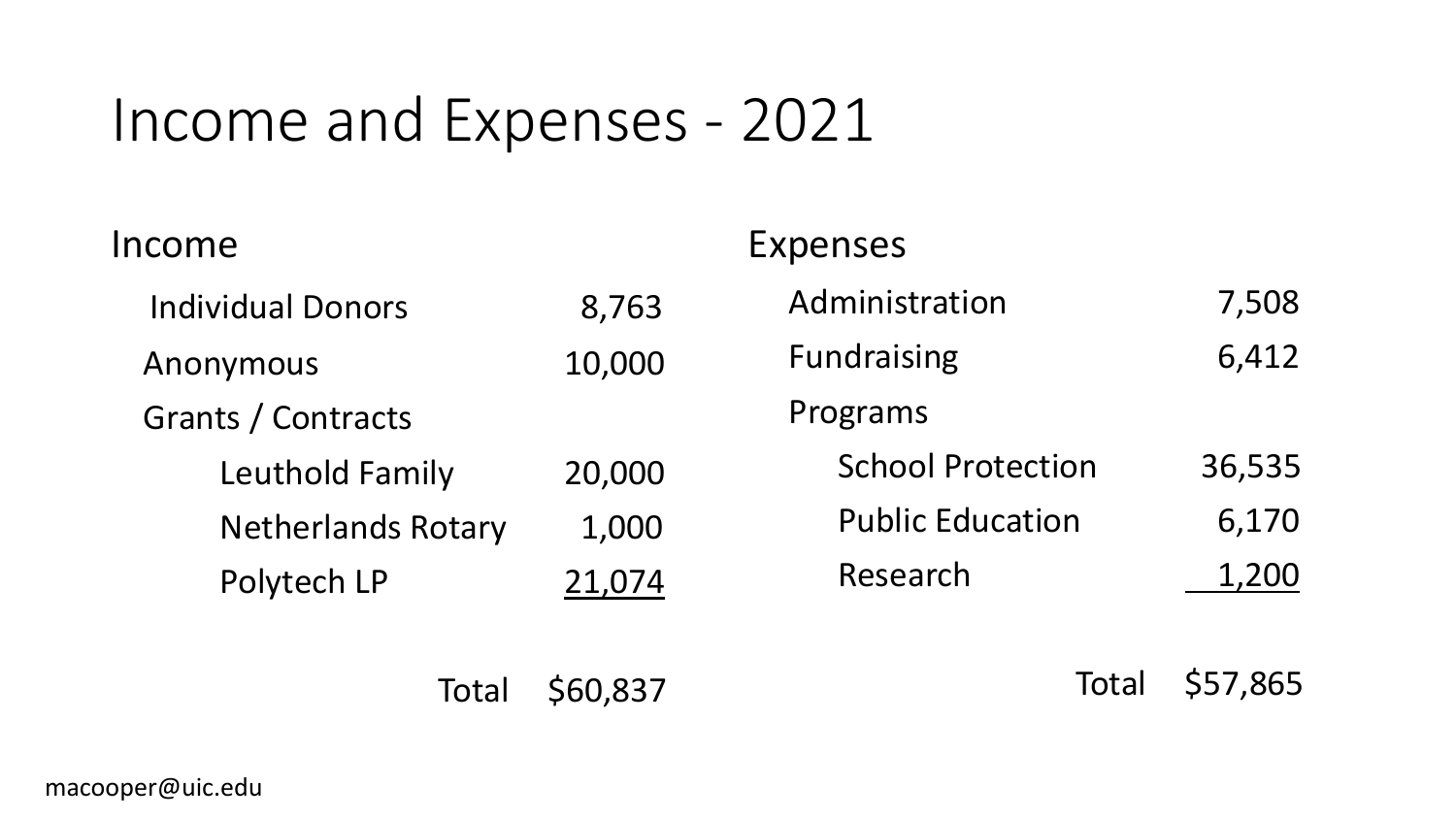Aggressive 2022 Goal by ACLENet Staff: Visit each school that ACLENet has protected

- Teach surrounding school officials about lightning and lightning safety
- Show lightning protection installed on a school using accepted international standards
	- Encourage local school officials to lobby the Ugandan government to protect their schools
- Tell how to teach lightning safety to their communities
- Teach school officials at protected schools how to periodically inspect and maintain the lightning protection systems and send reports to ACLENet

• Be prepared for appeals to fund these vital programs!